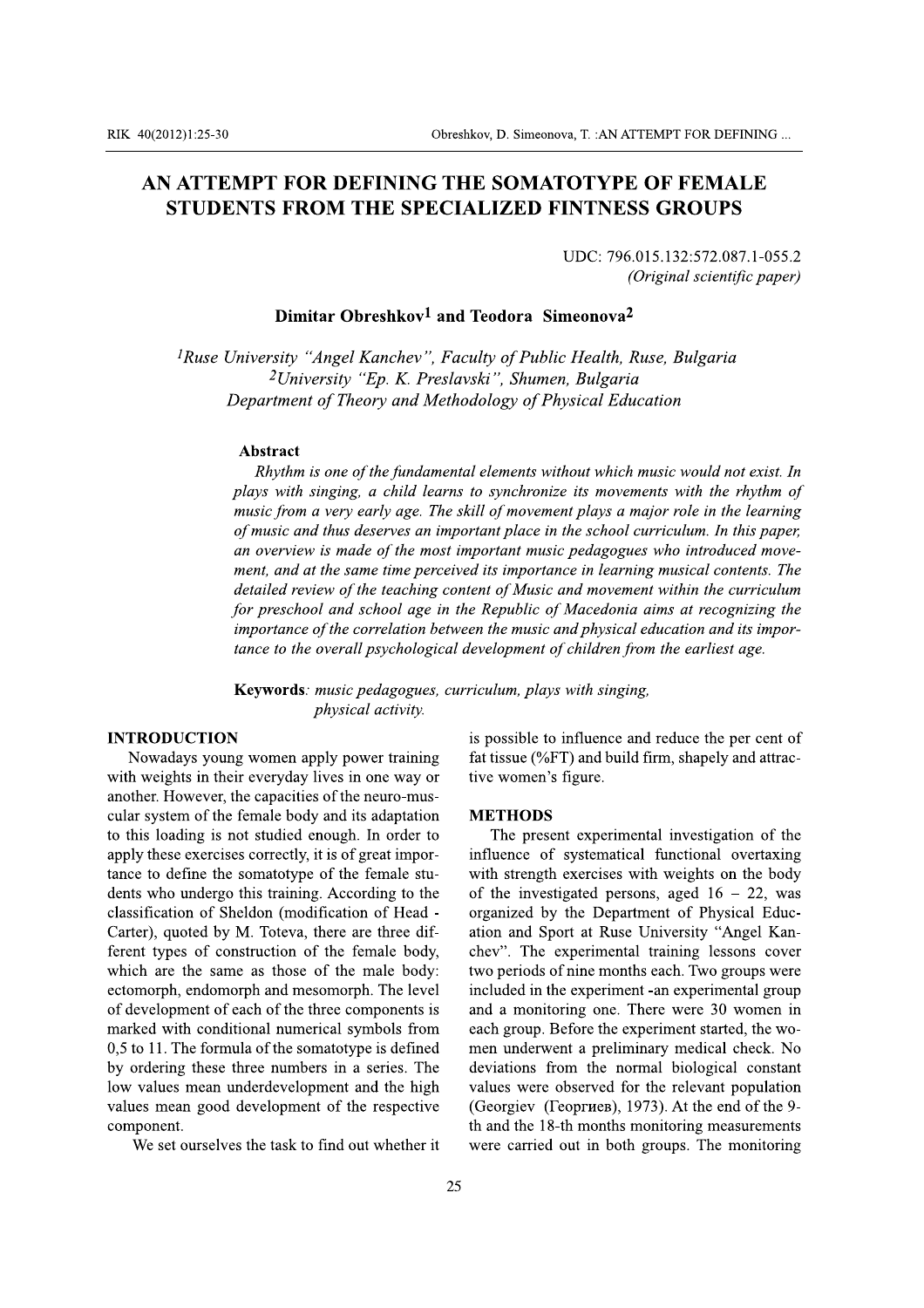figures gave us information about the initial data and the somatic type indexes and the fatty tissue

All measurements were taken by the same persons, using the same apparatuses. There were three monitoring measurements throughout the experiment

- Initial data

- Results from the first phase of the functional overtaxing.

- Final results from the two-year functional overtaxing.

The training lessons were held in the weight lifting gym of the sports complex "Yalta" as well as in the gymnasium of Ruse University "Angel Kanchev". They were supervised by Mr. Obreshkov, a senior lecturer at the University.

We applied the following statistic methods of processing the results of SPSS-16 system (Brogli & Petkova) (Брогли, & Петкова), 1988).

1. Variation analysis. Through it we found out the average level of the indexes, the way in which they vary (change) and their deviation from the average values. The reliability of the obtained differences during the monitoring measurements in both groups was established with the help of Sudent's 't' criterion.

2. Correlative analysis. We applied a linear correlative analysis to establish the type and character of interdependence between the tested indexes and their absolute values as well as to define the type and character of interdependence between the development rate and the regress of certain indexes, correlating the increase and the regress interrelations at the same time.

## **RESULTS AND DISCUSSION**

The relative quantity of fat tissue for the persons in the experimental group is expressed through the index %BF in Table1, compared to those of some of the Bulgarian sportswomen, practicing various sports.

We were impressed to discover that the women in the experimental group differ greatly from the sportswomen with respect to the per cent of fat tissue. All of the above-mentioned sports events are very popular in Bulgaria, It is obvious that the women from the experimental group have lower level of fat tissue than the tested sportswomen, who go in for volleyball, academic rowing and biathlon. For these sportswomen the relative strength is of great importance, while the presence of fat tissue might be a problem. Only the sportswomen, going for wrestling and aerobics, have better %FT indexes.

The results from the variation analysis show that both indexes of fat accumulation  $-$  %BF and AQBF, for the experimental group mark lower values of variability. The decrease is especially great for AQBF – from 24,10 %V for the first investigation to  $19,55\%$  Tor the third investigation. The value of %FT index for the first investigation is 20,59 % and for the third investigation it is 17,96%V (Table 2).

These explicit data give us enough ground to say that guided overtaxing with weights leads to decrease of the indexes' values and their grouping about the average values.

The ABM and AQMM indexes, which give us information about muscle accumulation, also decrease their variability but to a lesser degree. This leads us to the conclusion that when overtaxed with strength exercises with weights, women are inclined to lose fat tissue rather than accumulating muscle tissue.

The relative level of bodily fat for the persons in the experimental group can be defined as extremely positive, because most authorities are of the opinion that for women, who do not go in for any sport, the average portion of % BF may be 23-25% (Toteva, et. al.) (Тотева, М. & кол., 1990).

The analysis of the absolute quality of bodily fat (AQBF) logically shows a similar tendency, because AQBF appears to be a function of %BF and the person's weight. Interesting is the fact that the AMM and TMM measurements slightly differ from the correspondent anthropometrical measurements. What follows is that the muscle component considerably exceeds fat accumulation in the limbs of the persons practicing strength exercises with weights.

We can definitely say that the tested persons in the experimental group belong to the so-called "endomorphic-mezomorphic" type, characterized by extremely low ectomorphia - 1,95. We can also observe low values in the group of judo sportswomen, skiing (Alpine events) and track events (throwing).

The analysis of the average somatic data for the various sports events shows that the high mezomorphic values are in inverse proportion to those of ectomorphia, and vice versa (weight lifting, judo, art gymnastics and track events-throwing.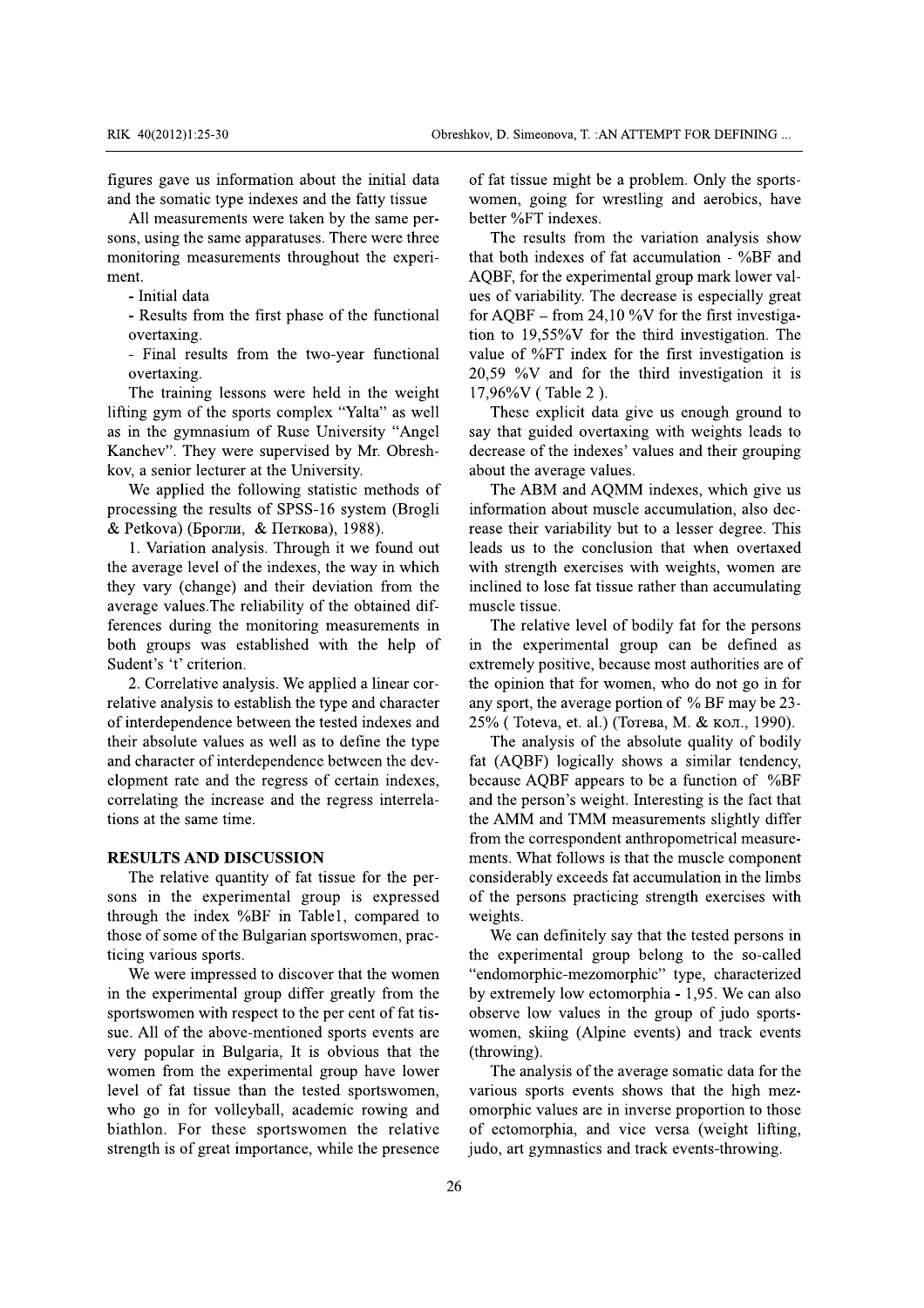|                                   | Table 1. Comparative somatic data for the persons in the experimental group, |  |  |  |
|-----------------------------------|------------------------------------------------------------------------------|--|--|--|
|                                   | compared to those of some of the Bulgarian sportswomen,                      |  |  |  |
| <i>practicing various sports.</i> |                                                                              |  |  |  |

| Sports events                                                      | %BF   | AQBF, kg | AMM, kg | TMM, kg | ABM, kg |
|--------------------------------------------------------------------|-------|----------|---------|---------|---------|
| <b>Biathlon</b>                                                    | 15.90 | 9,00     | 21.40   | 49,10   | 47,20   |
| Academic rowing                                                    | 18,60 | 13.10    | 22,20   | 53,60   | 56,10   |
| Volleyball                                                         | 13.10 | 9.30     | 22.40   | 52,40   | 59.70   |
| Wrestling                                                          | 10,80 | 6,40     | 26.00   | 53,30   | 49.80   |
| Aerobics                                                           | 9.00  | 5.00     | 22.50   | 52.40   | 49.50   |
| Experimental group                                                 | 11.88 | 10,1     | 19,52   | 49.53   | 46.90   |
| $BF = per cent of bodily fat$<br>$ABM$ , $kg =$ active bodily mass |       |          |         |         |         |

 $AQBF$ , kg = absolute quantity of bodily fat

 $AMM$ ,  $kg =$  and  $m$  muscle measurement<br>TMM,  $kg =$  thigh muscle measurement

 $FT = fat$  tissue AQMM = absolute quantity of muscle mass

| Table 2. Average data about the variation values of the indexes, |  |
|------------------------------------------------------------------|--|
| related to fat and muscle mass, experimental group               |  |

| Indexes     | I investigation %V | II investigation<br>$\%V$ | Ш<br>investigation<br>$\%V$ |
|-------------|--------------------|---------------------------|-----------------------------|
| %BF         | 20,59              | 19.79                     | 17,96                       |
| <b>AOBF</b> | 24,10              | 23,07                     | 19,55                       |
| ABM         | 15.19              | 15.03                     | 14.39                       |
| AOMM        | .74                | '.20                      | 5.84                        |









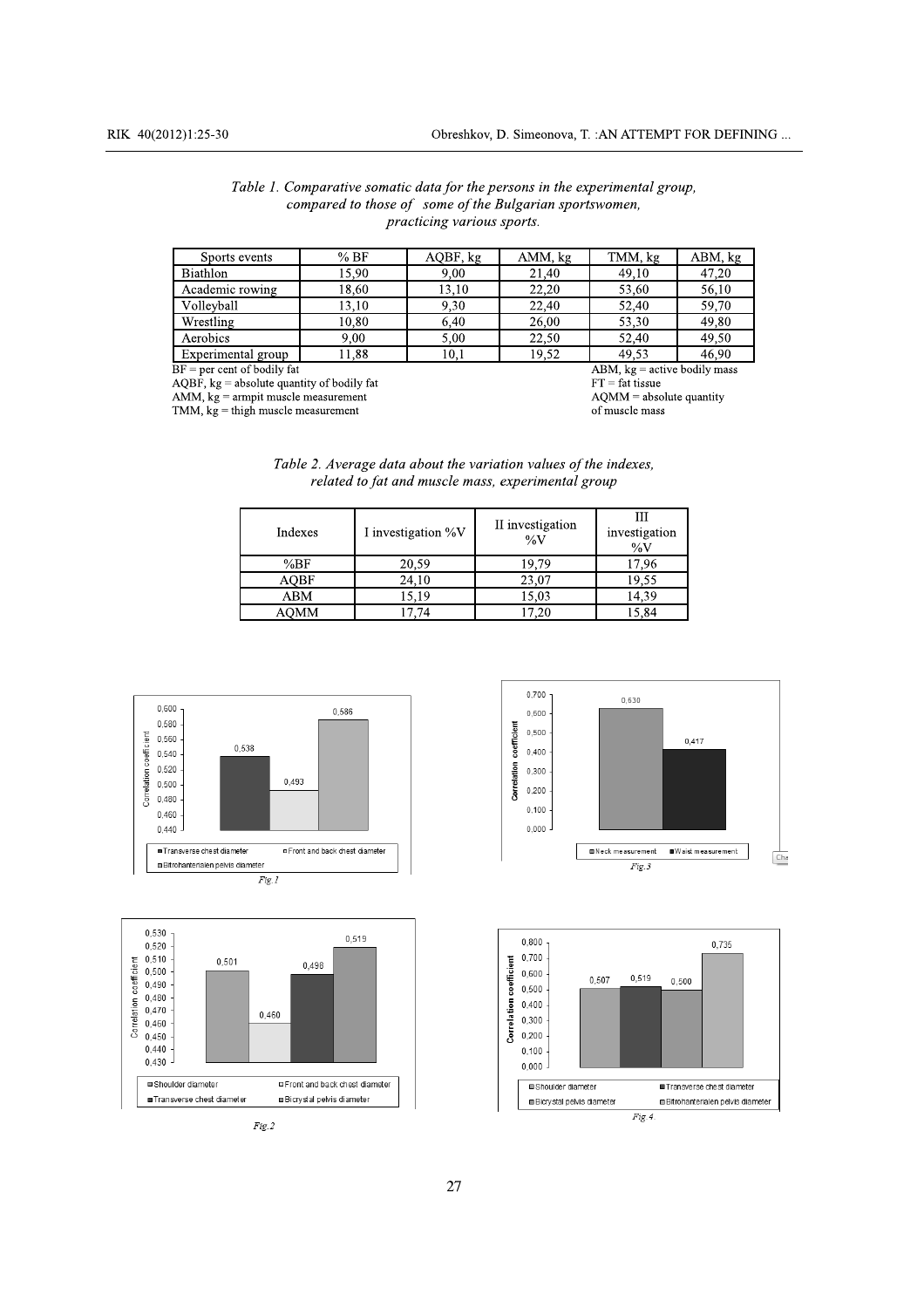

The mezomorphic and the ectomorphic components are in inverse proportion. The results from our investigations show that the entire training (training classes, diets and recovering) of persons, practicing strength exercises, enables, guides and helps us to achieve and retain comparatively low ectomorphic values  $(1.95)$ , at the presence of definite mezomorphia (4,95). This fact can definitely be established by comparing the data of the tested

persons, practicing strength exercises, ENDO-

3,80, MEZO-4,95, ECTO-1,95 and those of sdu-

dents, who do not go in for any sport ENDO -4,50, MEZO - 3,00, ECTO-1,50.

To conclude the somatic investigation, we can point out that it is the optimal training classes with weights which enable the achievement of harmonious physical development, characterized by low level of fat tissue, excellent muscle development on the background of esthetically long limbs.

By analyzing the interrelations between the functional anthropological indexes and the anthropological indexes we established certain dependences. As we expected, the bodily weight correlates with considerable dependences and is influenced by the massiveness of the bone construction of the body, because we established considerable dependences on the transverse chest diameter  $-$  R

- 0,538; front and back chest diameter -R-0,593; pelvis diameter - R  $-0,586$  (fig.1).

The value of the vital capacity index is influenced by the value of the diameters of the human body, because we established considerable dependences among shoulder diameter R-0,501; front and back chest diameter R- 0,460; transverse chest diameter R -0,489; bicrystal pelvis diameter R - $0,519$  (fig.2). The value of the vital capacity index is influenced by the value of the diameters of the human body, because we established considerable dependences among shoulder diameter R-0,501; front and back chest diameter R- 0,460; transverse chest diameter R-0,489; bicrystal pelvis diameter R- 0,519 (fig.2). What is interesting in this case is the fact that the established interrelations contradict the belief that the vital capacity depends mostly on the person's height.

The measurement of the force of both hands, despite the existing functional right-hand side asymmetry, shows dependence R-0,691. That is why we have studied only the interrelations between the right hand and the discussed anthropological indexes. We established medium dependences between neck measurement R -0,63 and the waist measurement R -  $0,417$  (fig.3).

Interesting is the fact that the contraction difference does not influence the maximum manual force  $R - 0.03$ . At the same time the bone component considerably influences the level of the manual force. We established the following interrelations among shoulder diameter  $R - 0.507$ , transverse chest diameter R-0,519, bicrystal pelvis diameter R-0,500, bitrohanterialen pelvis diameter R -735, which are impressive (fig.4).

With respect to the dependences of the human body we established moderate and considerable correlations, which we are not going to comment because of their affirmative character. The measurement of the flexibility of the spinal cord carries its own information and is not influenced by any of the anthropological indexes. As for the functional dependence  $R-0,579$  and  $R-0,671$ , which we observe between the bodily weight on one hand, and ABM and AQMM on the other hand, it can only be explained with the low %BF level - 15,50 for the tested persons.(fig.5).

At the same time the bodily weight is considerably influenced by the limbs measurements: right hand armpit measurement - flexion R -0,502; right hand armpit measurement - extension  $R - 0.615$ ,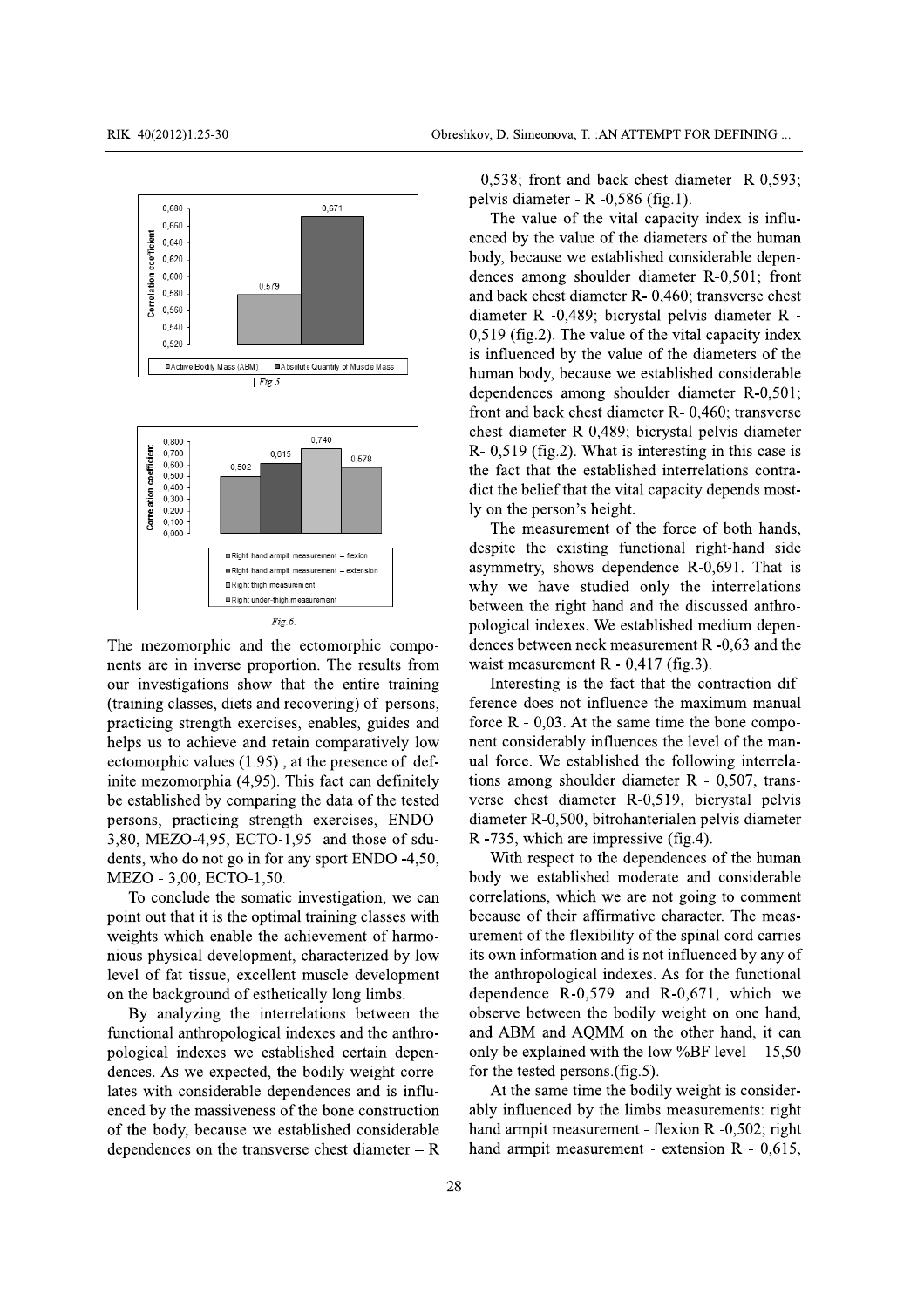right thigh measurement  $R - 0,740$ , right underthigh measurement  $0,578$  (fig.6).

These results make us conclude that the hypertrophic orientation of the strength training and the control of fat accumulation form specific somatic configuration, at which body mass is mostly influenced by muscle mass without any fat.

## **CONCLUSIONS**

As a result of the specific overtaxing of the tested persons we observe slightly visible presence of fat tissue in these same persons.

The somatic type of the tested women, who practice strength exercises  $(3,80 - 4,95 - 1,95)$ , can be definitely said to be endomorphic - mezomorph.

With respect to the endomorphic and mezomorphic components of the tested persons in the experimental group, we can say that these same persons positively surpass some of the Bulgarian sportswomen in various sports events -swimming, sports and art gymnastics, skiing (running) and others.

The specific strength training with weights appears to be a wonderful means of losing fat tissue and building of beautiful and attractive women's body.

#### **REFERENCES**

Брогли, Я., & Петкова, Л. (1988). Статистически методи в спорта [Statistical methods of sports. In Bulgarian.] София: Медицина и физкултура. Георгиев, В. (1973). Съдови реакции у спортисти след физически натоварвания [Estimates of response in athletes after physical load. In Bulgarian.] Tpydose на ВИФ "Г.Димитров", 16(2).

Тотева, М. & кол. (1990). Ръководство за практически упражнения по спортна медицина [Practicum of sports medicine. In Bulgarian.] София: Медицина и физкултура.

Corespondence: Dimitar Obreshkov Ruse University "Angel Kanchev" Faculty of Public Health 8 Studentska st., 7017 Ruse, Bulgaria, E-mail: dobreshkov@uni-ruse.bg